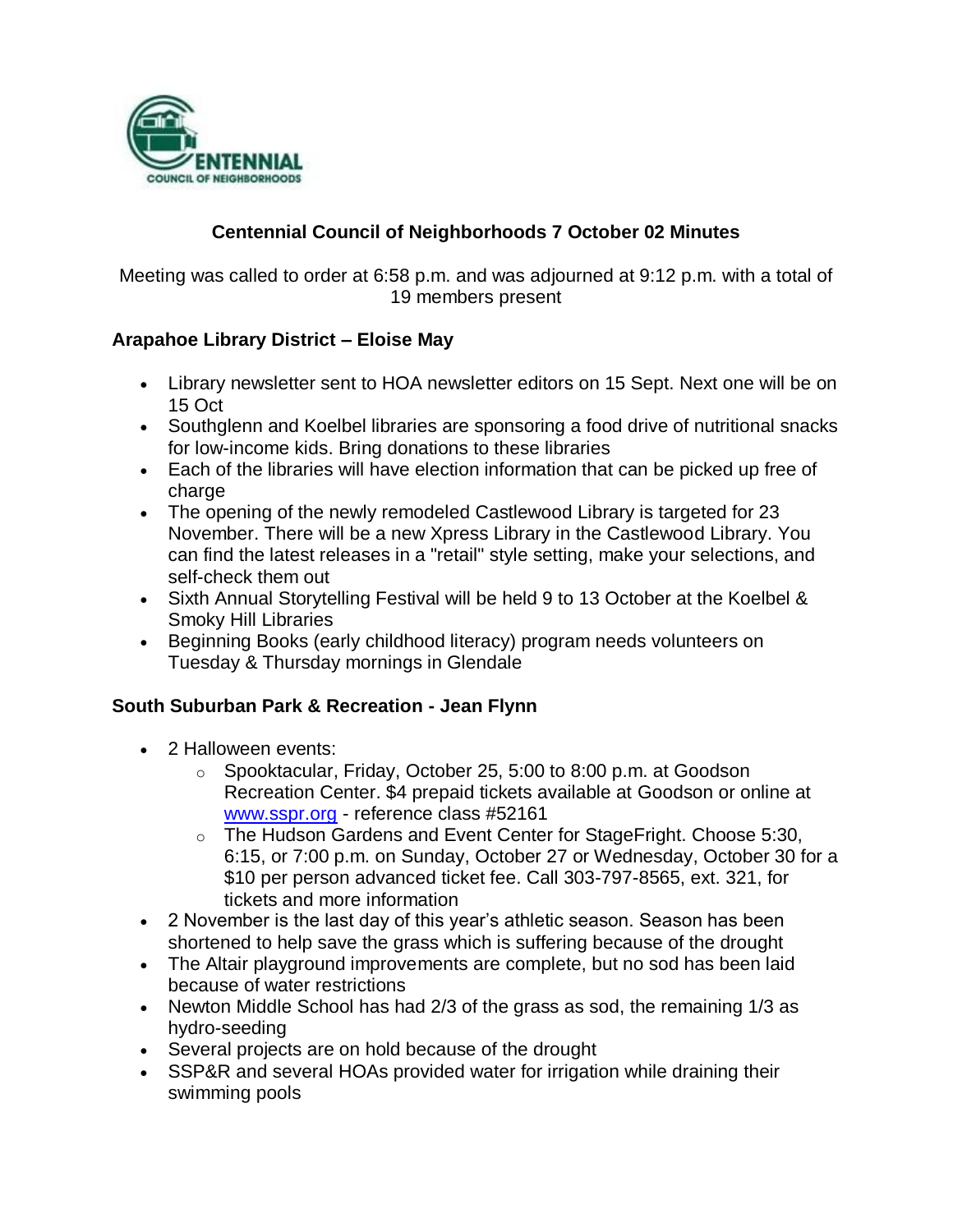## **Arapahoe Sheriff's Department - Grayson Robinson**

- Mark Campbell promoted to position of Under Sheriff, and Bruce Williamson promoted to Captain of the Patrol Division
- Sheriff's Office will sponsor a hazardous waste removal program, starting the  $1<sup>st</sup>$ or 2nd week of December. \$38,000.00 of seized drug dealers' money will pay most of the costs. A co-payment of \$15.00 by the homeowner will be required. No tax dollars are being used
- Transition within Sheriff's Office (reorganization) is well under way. Survey sent to all of staff (92 employees) asking for ideas
- Will hold an ADVANCE meeting to discuss the plan for the future
- Arapahoe County will get more judges. Sheriff will need to provide 8 additional deputies for court duty. Hiring 24 civilian employees will free 8 existing deputies for court duty, will provide 16 positions for "pod" control in the detention center, and will save \$60,000.00 in tax dollars. The civilians will perform duties that do not require law enforcement abilities and will have no inmate contact
- Cross train existing Detention Operations Technicians to be inmate crew supervisors. Inmate crews do lawn maintenance around the county buildings, clean up trash, etc. Will allow more inmate labor to be completed. 5 inmates who are at a "trustee" level will be trained to remove graffiti, specialized equipment to do this will be paid out of asset forfeiture drug money

### **Arapahoe Sheriff's Department - Bruce Williamson**

- Traffic fatalities up 10% statewide last year, 35% of those alcohol related
- Sheriff's Office targeted aggressive driving the last 3 weekends. Accounted for 107 moving violations, 56 warnings, 2 for driving with a revoked license, 2 DUI, 3 for drag racing, 3 for driving with a suspended license, and 1 for a minor with alcohol
- Two serious accidents last month in Arapahoe County resulting from drag racing: in Cherry Creek Vista and on Reservoir Road

### **Cunningham Fire District - Gerry Rhodes**

- This week is Fire Prevention Week
- Schools have fire prevention exercises from September to November
- Make sure your house address is visible from the street so emergency teams can locate the address easily
- Danger of wildfires will extent throughout the winter unless we get a lot of rain / snow.
- Clean and remove combustible material from areas around house
- Try to clear / mow a 20 foot area between the HOA boundary and any adjacent open area, but do not trespass on another's property to do so
- Homeowners should trim any trees that overhang their houses to help prevent spread of fires to neighboring houses

# **City of Centennial – Mayor - Randy Pye**

- New City clerk was sworn in at the last City Council meeting
- Centennial's payments to Arapahoe County are "up-to-date"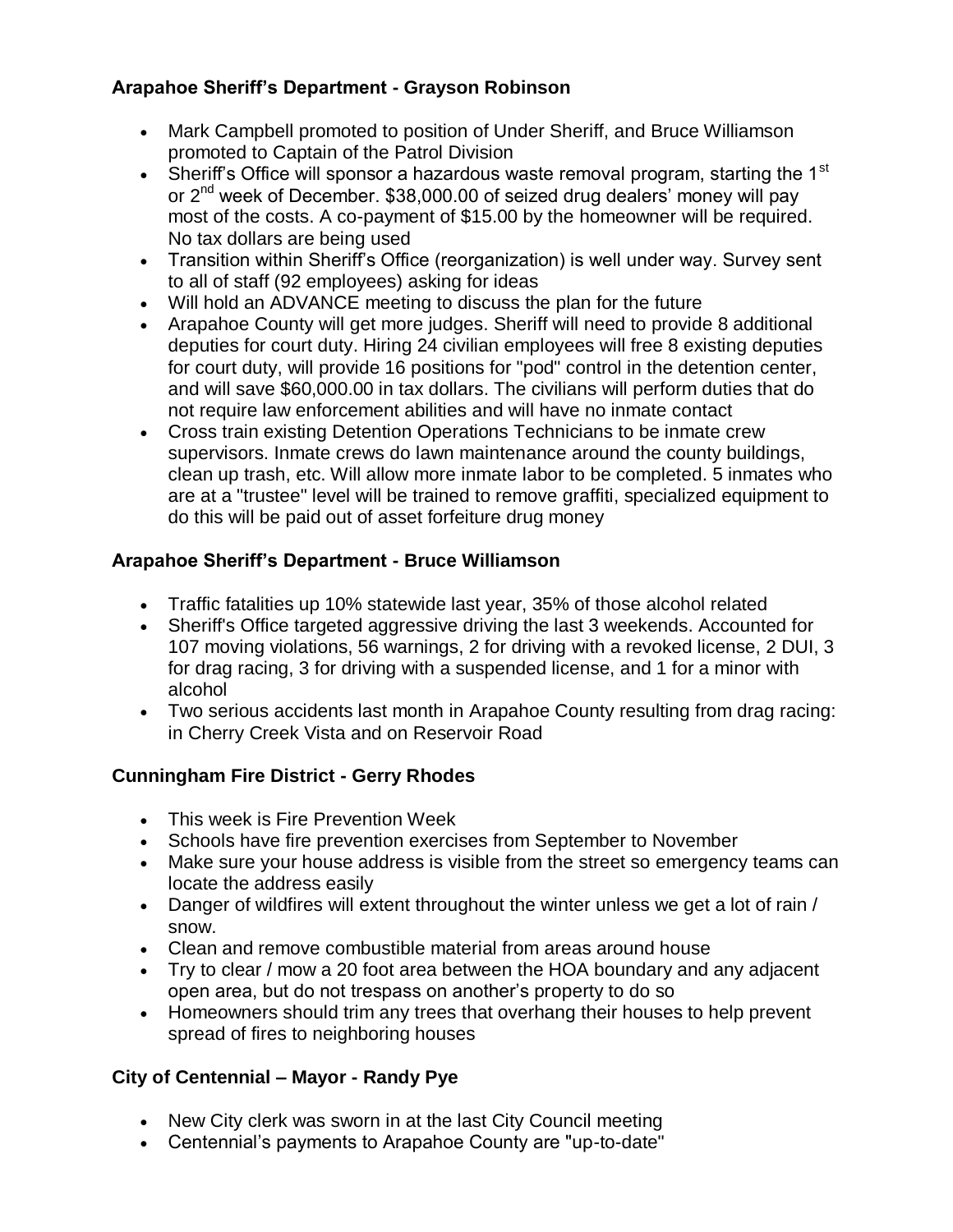- Mayor and City Council are studying the Waste Water report to determine what actions will be undertaken
- On the new Centennial City web site, there will be a section where individual HOAs can post information about their HOA. The web site will also contain a list of HOAs, their location and a contact name
- Roof inspections are being completed quickly, but the paperwork is lagging behind. Efforts are being made to correct the problem
- McDonalds rezoning request is on agenda for 10 October City Council meeting
- Mayor will appear at media conference with mayors from Denver & Arvada on 9 October at 11:30 a.m. to emphasize importance of watering trees during the winter to prevent damage or loss
- City is working with AT&T at Colorado Blvd and Dry Creek Road to minimize the noise from the emergency electrical generators, both on a temporary and a permanent basis. AT&T has been very co-operative

# **CenCON Reports - President - Cathy Noon**

- List of HOA representatives from Arapahoe County needs to be updated
- Non paying and non attending member HOAs will be contacted by phone
- Land Use department needs to update their mail list and provide developer plan information to Brad Calbert
- Need to provide a means for Ward 1 residents who do not have formal HOAs to provide a contact name for the City's web site
- CenCON will work with Sheriff's Office to get additional information about missing HOA locations and contact names
- Some group is passing out flyers that contains "hate" literature. If you receive a copy, please let Cathy Noon know about it
- Will contact Sheriff's Office about Neighborhood Watch program. HOAs have been unable to contact the deputy responsible for overseeing the program

### **- Treasurer - Gerry Cummins**

| Checking account<br>Previous balance: | \$714.18 | Savings account<br>Previous balance: | \$<br>1795.23 |
|---------------------------------------|----------|--------------------------------------|---------------|
| Income                                | \$0.00   | Income (Dues)                        | \$0.00        |
| <b>Expenses</b>                       | \$0.00   | (Interest)                           | \$0.00        |
| <b>Closing Balance</b>                | \$714.18 | <b>Closing Balance</b>               | \$<br>1795.23 |